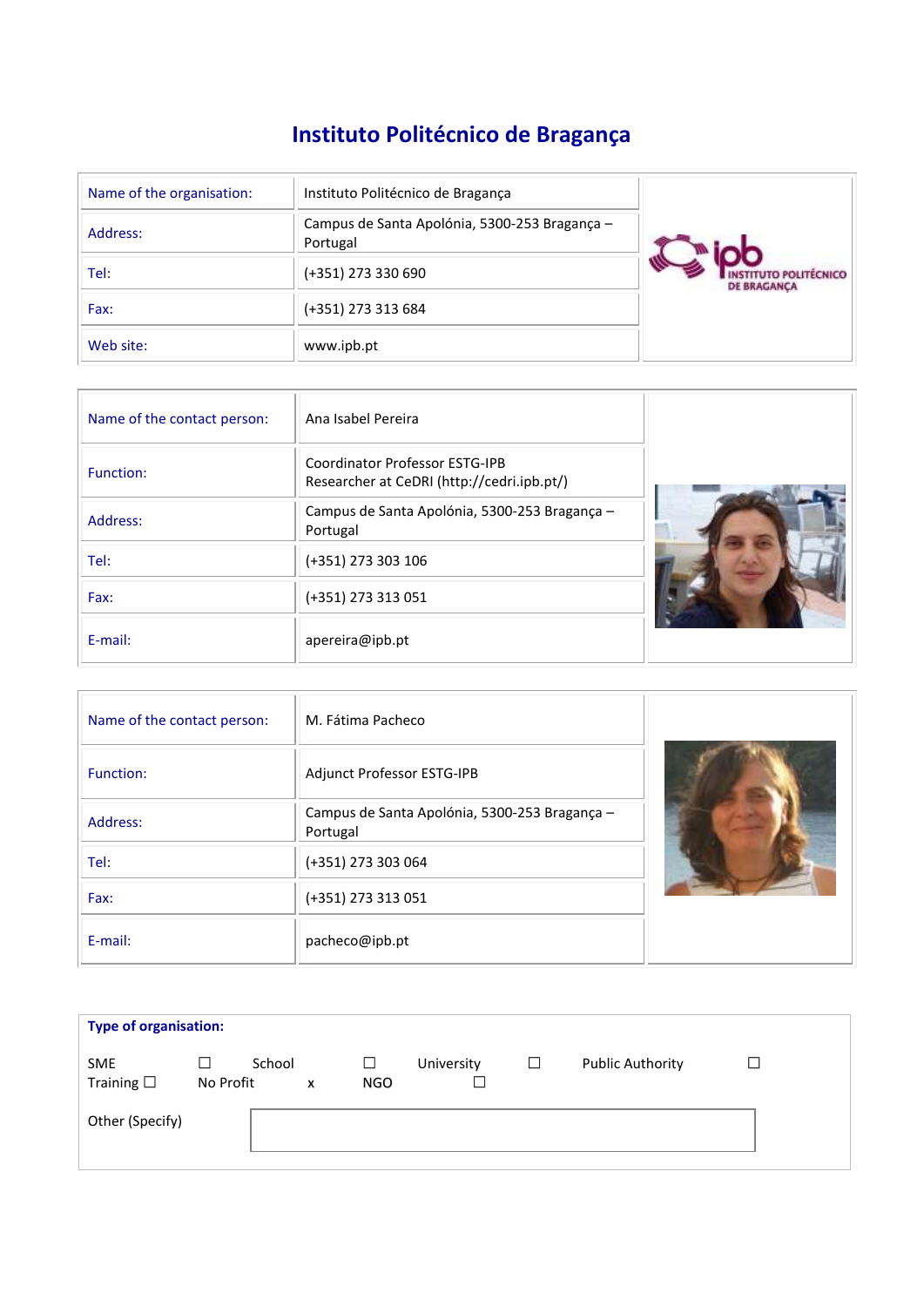| Public Authorities $\Box$<br>Youth<br><b>Universities</b><br><b>SMEs</b><br>$\Box$<br>x<br>Schools $\square$<br>Equal opportunities $\square$<br>□<br>Unemployed<br>Other (Specify) | <b>Fields of action:</b> |  |  |
|-------------------------------------------------------------------------------------------------------------------------------------------------------------------------------------|--------------------------|--|--|
|                                                                                                                                                                                     |                          |  |  |
|                                                                                                                                                                                     |                          |  |  |

### **Description of the organisation**

The Polytechnic Institute of Bragança (IPB) is a higher education public institution with a defined mission in creating, transmitting and diffusing technical-scientific and professional knowledge through the articulation of study, teaching, applied research and experimental development. IPB belongs to the European Network for Universities of Applied Sciences (UASNET), which main objectives include the transferability of professional skills and the integration of applied research in their professional and technological education mission.

Founded in 1983, IPB is presently composed by five schools, 400 teachers and more than 7000 students. Its activities embraces a wide area of knowledge and technology, namely, arts, communication and multimedia, business sciences and law, education and teachers training, agriculture sciences and natural resources, health, tourism, sports, technologies and engineering.

IPB has an internationalization programme with widely recognized success, including the annual mobility of more than 700 incoming and outgoing students and 200 teaching staff members, as the result of the collaboration with several European HEIs and with universities from the Community of Portuguese-Speaking Countries and all over the World. In the recent years, IPB has consolidated its international mobility under the Lifelong Learning Programme by renewing its European Charter for the period 2007/2013 and extending the programme of student mobility to placements. We have students from all over the country and the world and as such has a very strong emphasis on a multicultural environment, due to the 11% of international students.

In 2011, IPB awarded the ECTS Label by the European Commission, acknowledging the quality of the information provided in terms of the degree programmes offered (www.ipb.pt/ectsguide) and the management of student mobility within the European Higher Education Area (www.ipb.pt/iro). In 2013, the IPB was awarded the Diploma Supplement Label by the European Commission for the period 2013- 2018. This label recognizes the quality of the diploma supplement, the transparency of procedures, and its importance in the facilitation of mobility and employability of the recent graduates, as well as the academic and professional recognition of the qualifications. Thus, the IPB is one of the few national and international institutions that have been distinguished by the European Commission with two quality labels.

IPB is a certified institution awarded with ISO 2001:2008 standards certificate, our Planning and Quality Management Office implements mechanisms of quality control in order to improve quality of services and follow financial implementation of projects.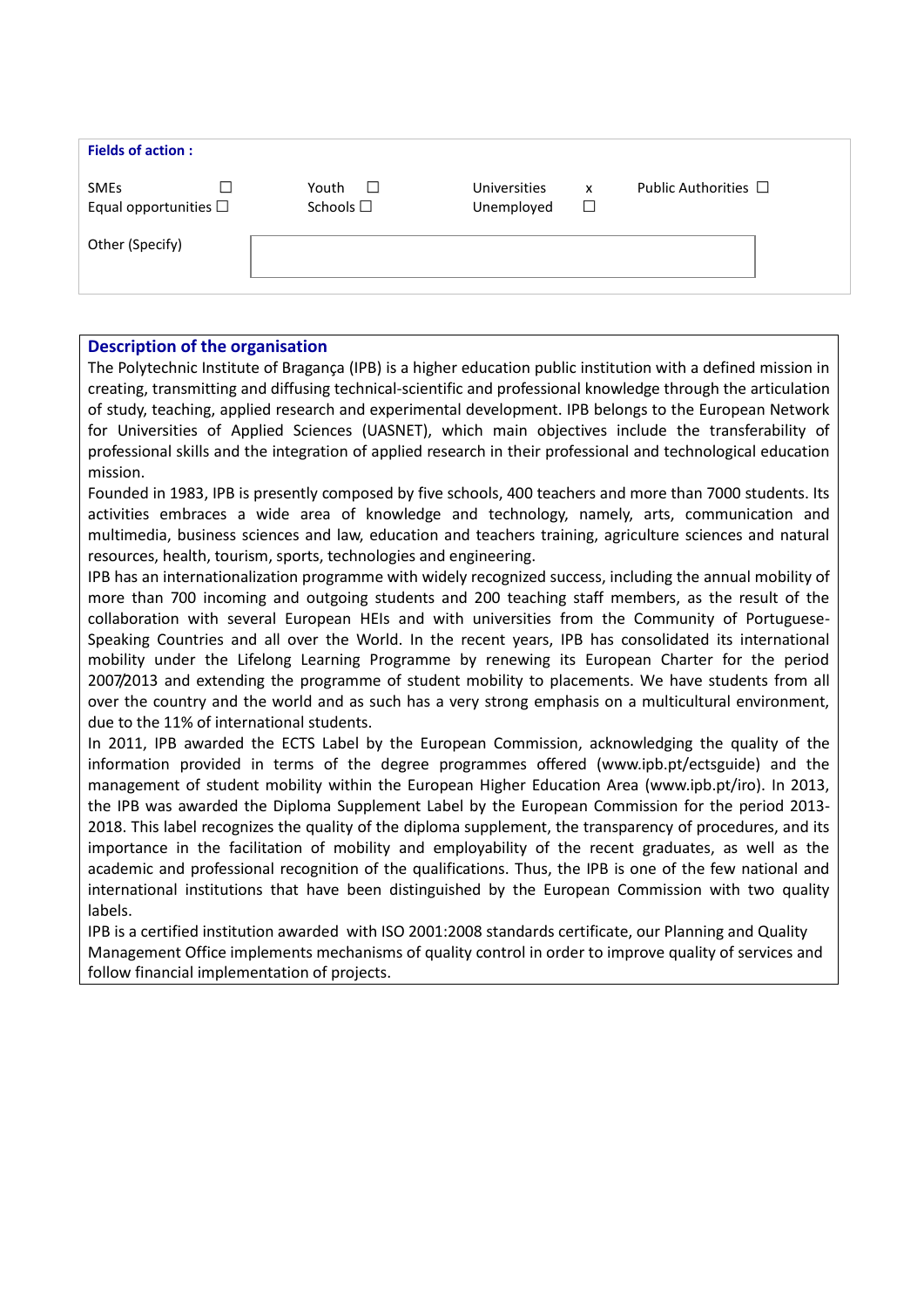# **Experience of the organization in previous European projects**

Projects running in the last 5 years period:

- Erasmus+ Strategic Partnership "INNOCHEM: Improvement of Innovative Teaching Methods in the Fields of Technology and Chemical Engineering According to the Best Standards of the Bologna Process" (2014-2017).
- Erasmus+ Strategic Partnership "EXPEDUCOM: Experiential Education Competence" (2014-2017).
- Erasmus+ Strategic Partnership "BEST: Business Education for Sustainability Teaching Corporate Social Responsibility and Social Entrepreneurship for Sustainable Local and Regional Development" (2014-2017).
- LLP Programme Erasmus Intensive Programme "Management of agroforestry systems: ecological, social and economic approaches" (2013-2014).
- LLP Programme Erasmus Intensive Programme "Methods in Food Mycology and Mycotoxicology" (2013-2014).
- LLP Programme Erasmus Intensive Programme "Robotics systems education for European students Intensive programme electronics and automation" (2012-2014).
- LLP Programme Erasmus Intensive Programme "Entrepreneurship education for European students" (2011-2014).
- TEMPUS IV Programme Joint Project La MANCHE Leading and Managing Change in Higher Education (2012-2015) LLP Programme – Comenius Subprogramme – Multilateral Project: "INTACT Interactive Teaching Materials across Culture and Technology"(2012-2015).
- LLP Programme Comenius Subprogramme Multilateral Networks: "Chemistry Is All Around Network" (2011-2014).
- ERASMUS-MUNDUS External Cooperation Windows: "E2NHANCE: Educational Exchange Network for Higher Academia Gap Narrowing Between Central/South America and Europe" (2009-2013).
- LLP Programme Thematic Network: DIETS 2 Dieticians Improving the Education and Training Standards (2010-2013).

**Experience and Expertise of the organization in the project's subject area**

IPB was actively involved in several projects/initiatives concerning science education devoted to students of different levels and general public. Some examples are the science communication in math was the project CV/PEC/268, "Games Laboratory", financed by Agência Ciência Viva (Lisbon, Portugal), developed during the period 2013-2015. This project initially involved IPB and two secondary schools but the outcome reached more than 2000 students and teachers. Other math project also financed by Agência Ciência Viva was the project CV/VI/ID355 "Eureka – Mathematical Games" developed during the period 2006-2008, that involved fifteen secondary schools of Portugal. Moreover, IPB has promoted the local implementation of several initiatives devoted to secondary school students such as "Open Science Day" (IPB, 2009-2018), "Hands on Particle Physics Masterclasses" (International Particle Physics Outreach Group, 2010-2018) and "Verão Ciência no IPB" (Agência Ciência Viva, 2009-2011).

More recently IPB was involved in the LLP projects CIAA Net - Chemistry is All Around Network (518300- LLP-2011-IT-COMENIUS-CNW), INTACT –Interactive teaching materials across culture and technology (527932-LLP-2012-DE-COMENIUS-CMP) and the Strategic Partnerships E-Learning from Nature with objective to promote science among secondary students (2015-2017) and INNOCHEM - Improvement of innovative teaching methods in the fields of Technology and Chemical Engineering according to the best standards of the Bologna Process (2014-1-PL01-KA203-003415) .

## **Contributions that can be provided to the project**

Considering the background knowledge and past experience IPB is able to support the programmed project activities and contribute to the main expected results all intellect output. IPB is also the scientific coordinator of the project MathE - Improve Math silks in higher Education financial by Erasmus + KA2 (2018-2021).